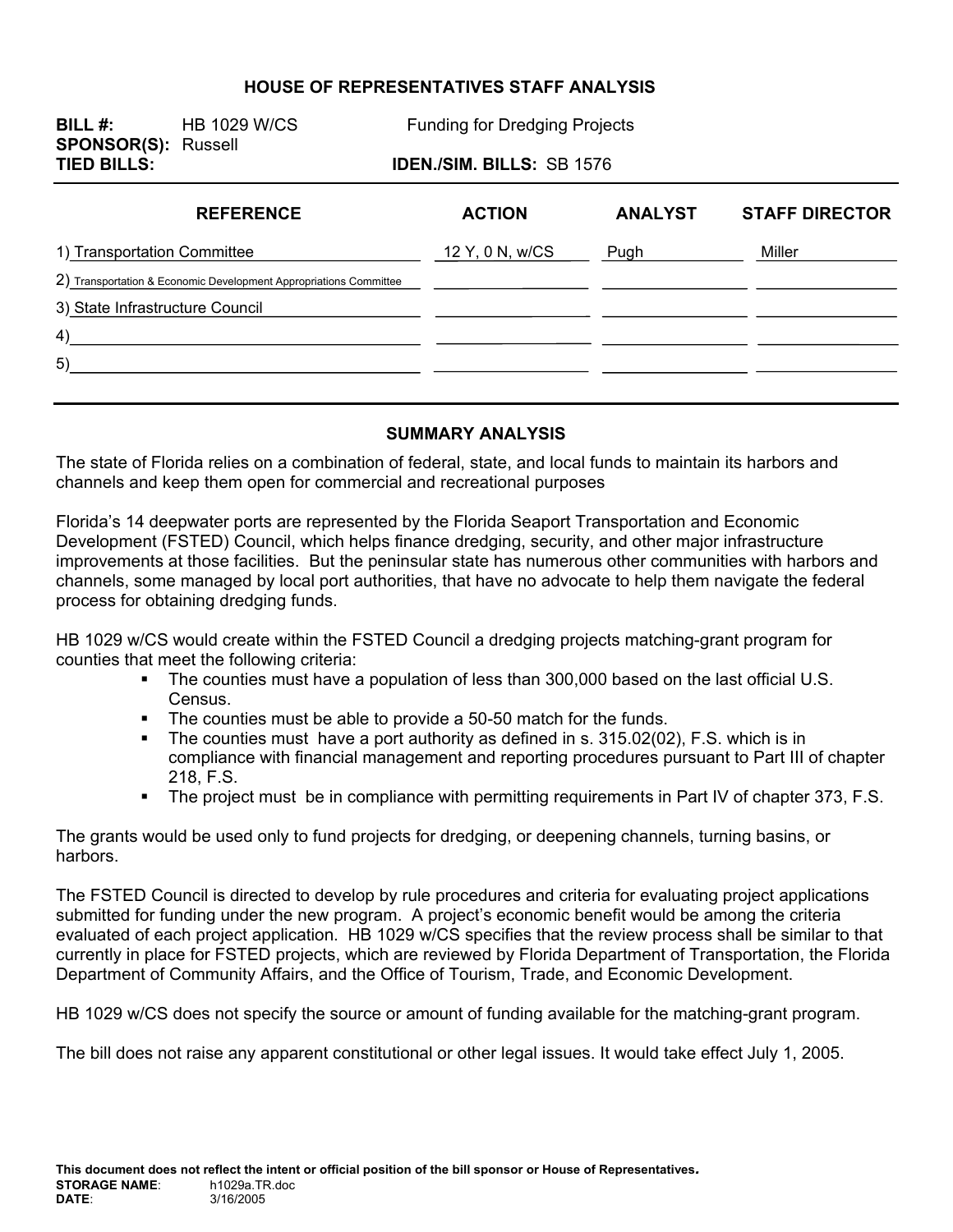### **FULL ANALYSIS**

# **I. SUBSTANTIVE ANALYSIS**

## A. HOUSE PRINCIPLES ANALYSIS:

**Provide limited government:** HB 1029 w/CS creates a new program within the FSTED Council to fund, on a 50-50 basis with local port authorities, dredging projects in counties of less than 300,000 population. The source of funding is not specified, but the bill's supporters say state funds are anticipated.

B. EFFECT OF PROPOSED CHANGES:

#### Current Situation

The state of Florida has 1,197 statute miles of coastline, and relies on a combination of federal, state, and local funds to dredge its harbors and channels to keep them open for commercial and recreational purposes.

On the federal level, the U.S. Army Corps of Engineers works with communities large and small to evaluate, plan, permit, and seek Congressional funding for channel-dredging projects. The Corps coordinates with state environmental agencies on necessary permits and, if necessary, activities to mitigate any adverse environmental impacts the dredging may cause.

Florida has 14 publicly owned, deepwater ports that routinely need some type of dredging. Assisting the ports and their tenants is the Florida Seaport Transportation and Economic Development (FSTED) Council. The council is a public entity created in 1990 pursuant to s. 311.09, F.S. Administratively housed within the Florida Department of Transportation, the council consists of the port directors of the 14 seaports and a representative of the Florida Department of Transportation, the Florida Department of Community Affairs, and the Governor's Office of Tourism, Trade and Economic Development.

The FSTED Council's primary responsibility is to finance port transportation projects on a 50-50 matching basis. The FSTED Program requires consistency with local plans and matching funds from each seaport, ensuring that seaport investments are initiated at the local level and driven by a local commitment to meet the seaport's strategic objectives.

Section 311.07(3)(a), Florida Statues, provides that program funds will be used to fund approved projects on a 50-50 matching basis with any of the deepwater ports that is governed by a public body. Grant funding under the program is limited to specific types of port facilities or port transportation projects, including channel dredging.

FSTED's activities are funded by an annual \$10 million appropriation from the State Transportation Trust Fund; beginning in fiscal year 2005-2006, another \$5 million will made available to pay for portrelated intermodal transportation projects that are part of the state's Strategic Intermodal System. The Legislature also annually appropriates another \$25 million to repay debt service on bonds issued in 1996 and 1999 by the Florida Ports Financing Commission for major port projects selected by FSTED.

But Florida has other communities with harbors and channels, some managed by local port authorities, that are not represented by the FSTED Council. For example, the Hernando County Port Authority has been attempting since 1996 to obtain permits and funding to dredge the Hernando Beach Channel. The channel has become too shallow in many places for the area's economically significant bait-shrimp fishery to operate, county officials say. In recent months, county and port officials decided to scale back the project in order to reduce environmental mitigation concerns and costs, and has gained the support of the state Department of Environmental Protection. The downsized maintenance dredging project, which also will include removing some rocks and straightening some bends in the channel, is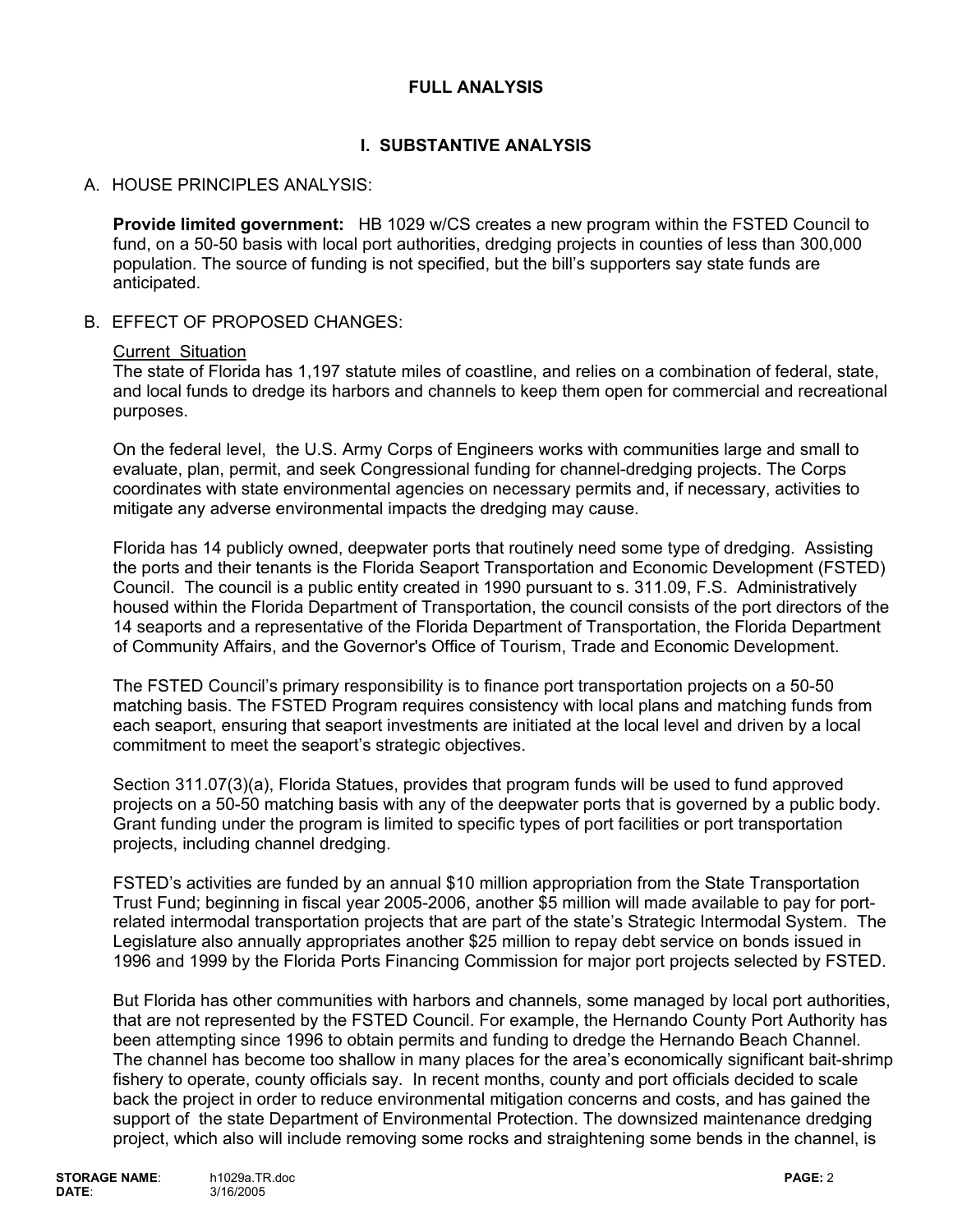estimated to cost \$5 million. The county has set aside about \$1.5 million to help pay for the dredging project.

#### Effect of Proposed Changes

HB 1029 w/CS would create within the FSTED Council a program to help fund dredging projects in counties that meet the following criteria:

- The counties must have a population of less than 300,000 based on the last official U.S. Census.
- The counties must be able to provide a 50-50 match for the funds.
- -- The counties must have a port authority as defined in s. 315.02(02), F.S. which is in compliance with financial management and reporting procedures pursuant to Part III of chapter 218, F.S.
- -- The project must be in compliance with the environmental permitting provisions in Part IV of chapter 373, F.S., F.S.

The grants would be used only to fund projects for dredging or deepening channels, turning basins, or harbors.

The FSTED Council is directed to develop by rule procedures and criteria for evaluating project applications submitted for funding under the new program. Among the criteria will be the project's economic benefit. HB 1029 w/CS specifies that this review process shall be similar to that currently in place for FSTED projects, which are reviewed by Florida Department of Transportation, the Florida Department of Community Affairs, and the Office of Tourism, Trade, and Economic Development.

There are at least seven legislatively created port authorities in counties with less than 300,000 population: the Calhoun County Port Authority, the Carrabelle Port District, the Hernando County Port Authority, the Levy County Port Authority, the Manatee Port Authority, the Putnam County Port Authority, and the St. Lucie Port and Airport Authority.

HB 1029 w/CS would take effect July 1, 2005.

### C. SECTION DIRECTORY:

Section 1: Creates s. 311.115, F.S., to direct the Florida Seaport Transportation and Economic Development Council to develop rules to evaluate applications from eligible county port authorities for dredging projects. Requires a 50-50 match of local funds. Establishes administrative review of applications by the Department of Community Affairs, the Department of Transportation, and the Office of Tourism, Trade, and Economic Development. Specifies use of funds made available for this program.

Section 2: Provides an effective date of July 1, 2005.

# **II. FISCAL ANALYSIS & ECONOMIC IMPACT STATEMENT**

### A. FISCAL IMPACT ON STATE GOVERNMENT:

1. Revenues:

None.

2. Expenditures:

Indeterminate. HB 1029 w/CS does not designate a state funding source for the grants to be distributed by the FSTED Council to eligible local port authorities.